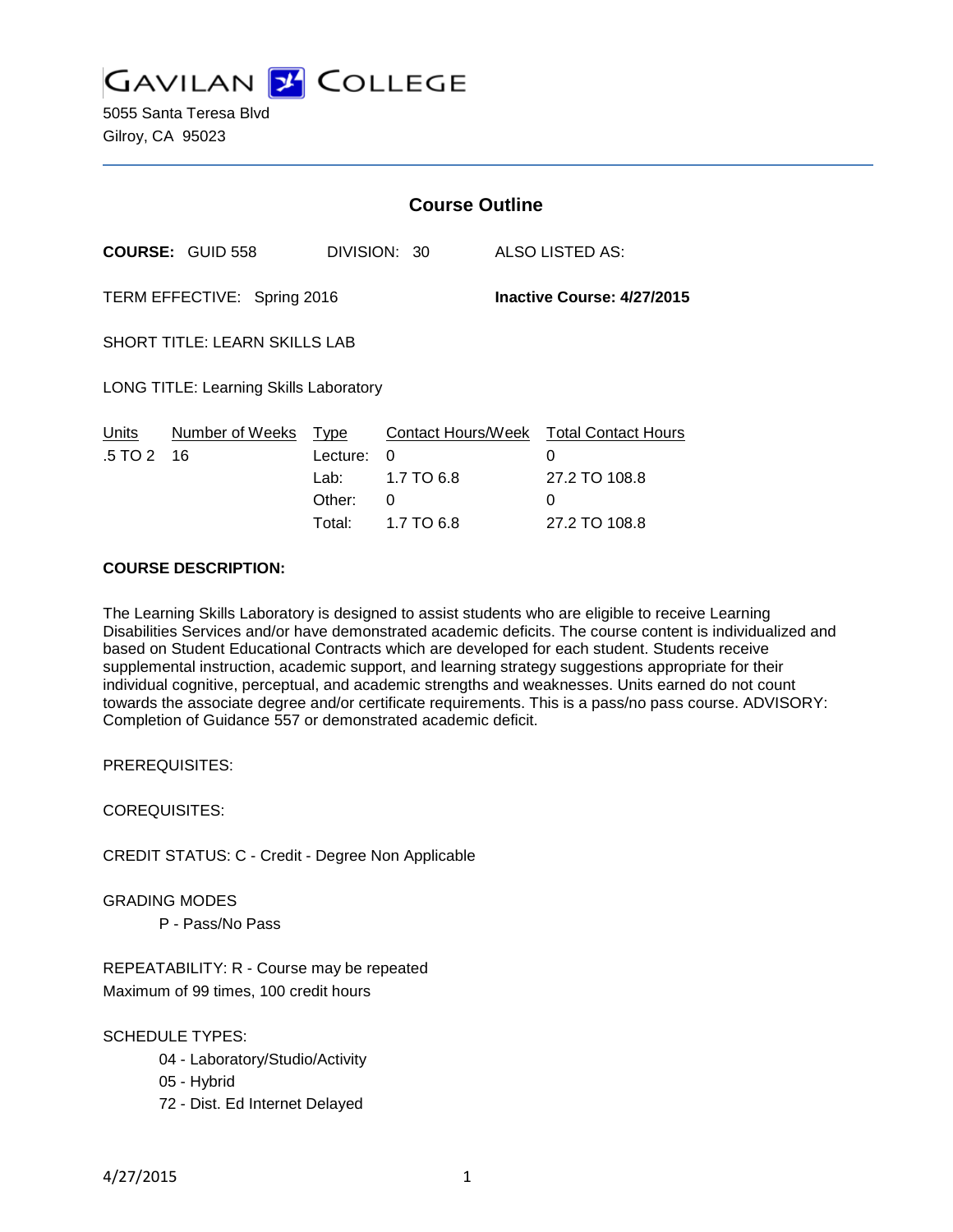## **STUDENT LEARNING OUTCOMES:**

1. Students will demonstrate increased knowledge and skills in the academic and/or vocational courses specified in their Individual Educational Plans. ILO: 2,1,3,6 Measure: Skill demonstration Written Lab Report 2. Students will be able to analyze the effects of their learning disabilities, if any, on their academic achievement. ILO: 6,2,1 Measure: Individual oral discussions Written Lab Report 3. Students will be able to identify and apply study strategies that are appropriate for their individual learning profiles. ILO: 6,2 Measure: Skill demonstration Written Lab Report 4. Students will be able to identify appropriate organizational and time management skills and apply them to the completion of their college course assignments. ILO: 6,2 Measure: Skill demonstration Written Lab Report

## **CONTENT, STUDENT PERFORMANCE OBJECTIVES, OUT-OF-CLASS ASSIGNMENTS**

Inactive Course: 04/27/2015

WEEKS 1-18 HOURS: 25 - 100

The course content is individualized for each student each semester. It is based on the remedial, degree applicable academic, and/or vocational coursework specified on the students' Educational Plans.

The work includes research, both on-line and in the library; reading, including reading comprehension techniques; essays, including organization, content, and grammar; math problem computations; and other assignments and projects required by their college courses. Course content also includes instruction in organizational and time management skills and study strategies that are individualized based on the students' specific learning disabilities.

#### PERFORMANCE OBJECTIVES:

Students will demonstrate increased communication, academic, and vocational knowledge and skills in the coursework required by their regular college courses.

Students will be able to report and apply improved study strategies and organizational and time management skills.

#### WRITTEN ASSIGNMENTS:

Students will submit monthly lab reports summarizing course work completed, knowledge gained, and improvements in study strategies and organizational and time management skills.

This course may be repeated as long as the students are making satisfactory progress in their college coursework.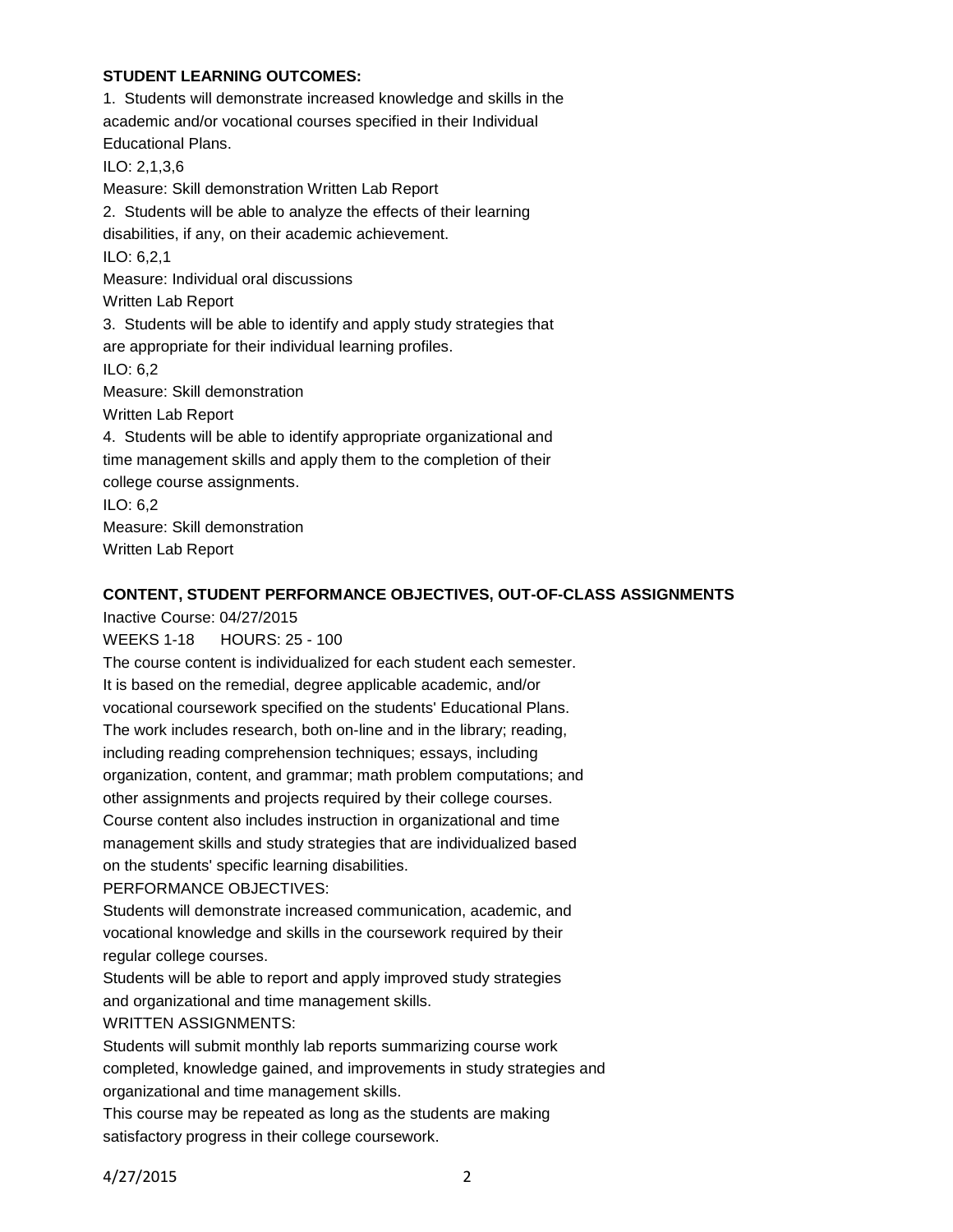Included in content section.

## **METHODS OF INSTRUCTION:**

Students work individually and in small groups on the academics specified in the Educational Plans and Contracts which are developed for each student each semester. Learning Disabilities Specialists and Instructional Specialists provide supplemental instruction, demonstrate problem solutions, assist with organizational skills, and suggest study strategies for the students based on the student's cognitive, perceptual, and academic strengths and weaknesses.

#### **METHODS OF EVALUATION:**

The types of writing assignments required: Lab reports The problem-solving assignments required: None The types of skill demonstrations required: Other: Completion of assignments from college courses. The types of objective examinations used in the course: None Other category: Individual discussions of the impact of the students' specific learning disabilities on their academic achievement. The basis for assigning students grades in the course: Writing assignments: 15% - 25% Problem-solving demonstrations: 0% - 0% Skill demonstrations: 65% - 80% Objective examinations: 0% - 0% Other methods of evaluation: 5% - 10%

## **REPRESENTATIVE TEXTBOOKS:**

Texts required by college mainstream courses.

# **ARTICULATION and CERTIFICATE INFORMATION**

Associate Degree: CSU GE: IGETC: CSU TRANSFER: Not Transferable UC TRANSFER: Not Transferable

# **SUPPLEMENTAL DATA:**

Basic Skills: N Classification: Y Noncredit Category: Y Cooperative Education:

4/27/2015 3